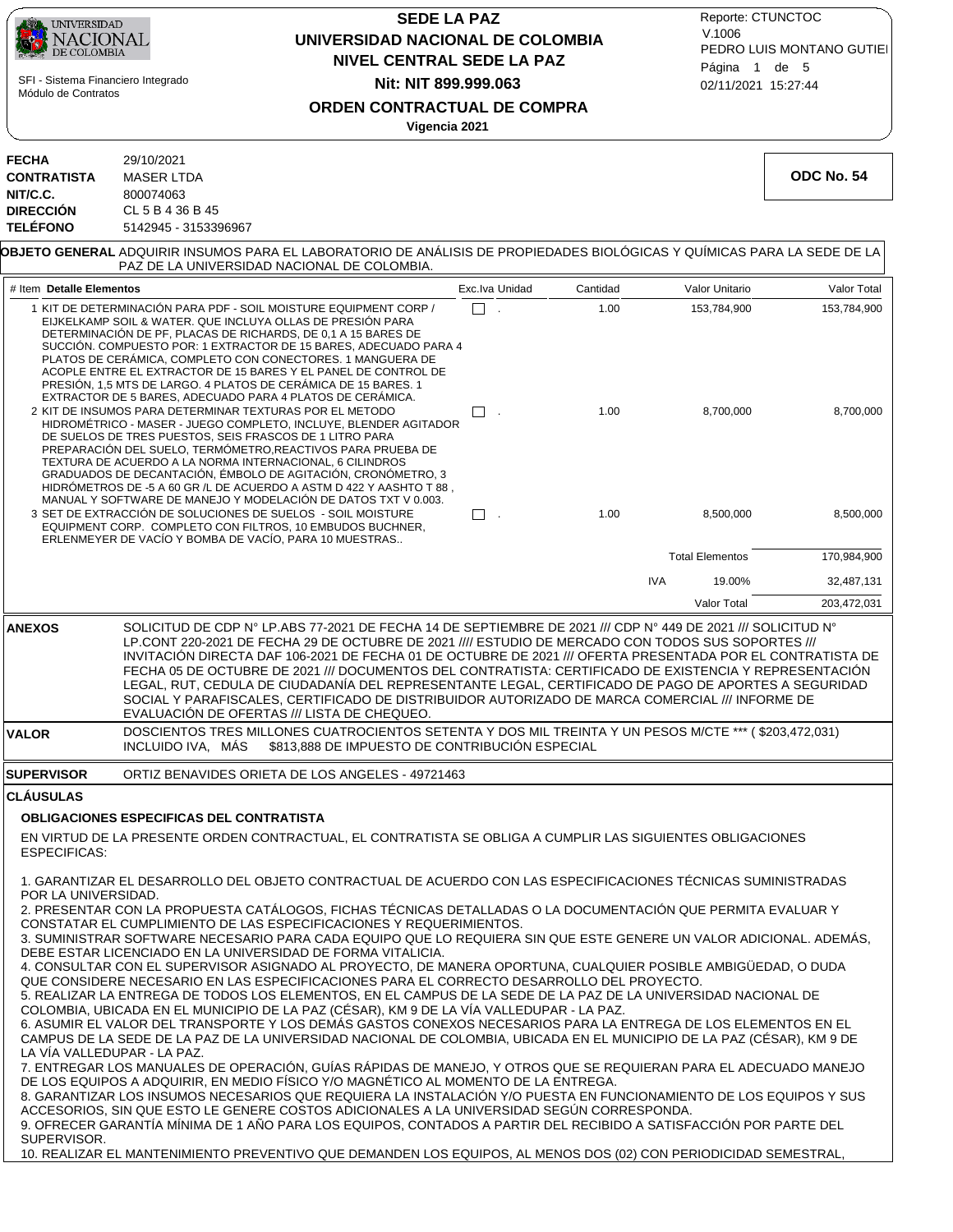

 SFI - Sistema Financiero Integrado Módulo de Contratos

# **NIVEL CENTRAL SEDE LA PAZ SEDE LA PAZ UNIVERSIDAD NACIONAL DE COLOMBIA Nit: NIT 899.999.063**

02/11/2021 15:27:44 PEDRO LUIS MONTANO GUTIEI Reporte: CTUNCTOC V.1006 Página 2 de 5

**ORDEN CONTRACTUAL DE COMPRA**

**Vigencia 2021**

| <b>FECHA</b><br><b>CONTRATISTA</b> | 29/10/2021<br><b>MASER LTDA</b> | <b>ODC No. 54</b> |
|------------------------------------|---------------------------------|-------------------|
| NIT/C.C.                           | 800074063                       |                   |
| <b>DIRECCIÓN</b>                   | CL 5 B 4 36 B 45                |                   |
| <b>TELÉFONO</b>                    | 5142945 - 3153396967            |                   |

#### **OBLIGACIONES ESPECIFICAS DEL CONTRATISTA**

DURANTE EL TIEMPO DE GARANTÍA, SIN QUE ESTO LE GENERE COSTO ADICIONAL PARA LA UNIVERSIDAD.

11. CAPACITAR AL PERSONAL ASIGNADO POR LA UNIVERSIDAD, EN EL USO Y BUEN MANEJO DE LOS EQUIPOS.

12. EFECTUAR EL CAMBIO DE LOS EQUIPOS O INSUMOS QUE RESULTEN DEFECTUOSOS O QUE SEA ENTREGADO EN MAL ESTADO POR OTRO NUEVO DE IGUALES O SUPERIORES CARACTERÍSTICAS Y EN PERFECTAS CONDICIONES, EN UN PLAZO NO MAYOR A 15 DÍAS HÁBILES.

13. GARANTIZAR QUE LOS EQUIPOS SEAN NUEVOS, NO REMANUFACTURADOS NI REPOTENCIADOS.

14. LA EMPRESA DEBE DEMOSTRAR QUE TIENE EN EL PAÍS OFERTA DE SERVICIOS DE MANTENIMIENTO Y REPARACIÓN DEL EQUIPO. 15. RESPONDER EN FORMA EXCLUSIVA POR EL CUMPLIMIENTO DEL MANUAL DE SEGURIDAD, SALUD OCUPACIONAL Y AMBIENTE PARA CONTRATISTAS DE LA UNIVERSIDAD. ESTE MANUAL PUEDE SER CONSULTADO EN EL SIGUIENTE LINK: HTTP://PERSONAL.UNAL.EDU.CO/FILEADMIN/USER\_UPLOAD/MANUAL\_SEGURIDAD\_SALUD\_OCUPACIONAL\_Y\_AMBIENTE\_CONTRATISTAS\_

UN-DNSO.PDF. 16. ABSTENERSE DE INCURRIR EN ACCIONES U OMISIONES QUE CAUSEN DISCRIMINACIÓN, SUFRIMIENTO FÍSICO, PSICOLÓGICO, SEXUAL O PATRIMONIAL, POR RAZONES DE SEXO, GÉNERO U ORIENTACIÓN SEXUAL, EN CUALQUIER PERSONA PERTENECIENTE A LA COMUNIDAD DE LA UNIVERSIDAD NACIONAL DE COLOMBIA O QUE SE ENCUENTRE DENTRO DEL CAMPUS UNIVERSITARIO. EL INCUMPLIMIENTO DE ESTA OBLIGACIÓN ACARREARÁ LAS SANCIONES CONTRACTUALES A QUE HAYA LUGAR EN EL MARCO DEL MANUAL DE CONVENIOS Y CONTRATOS DE LA UNIVERSIDAD NACIONAL DE COLOMBIA Y DE LO DISPUESTO EN LA RESOLUCIÓN DE RECTORÍA 1215 DE 2017.

**PLAZO**

EL PLAZO DURANTE EL CUAL SE EJECUTARA ESTA ORDEN CONTRACTUAL ES DE SETENTA Y CINCO (75) DÍAS, CONTADOS A PARTIR DE LA FECHA DE LEGALIZACIÓN.

#### **FORMA DE PAGO(ANTICIPO)**

LA UNIVERSIDAD PAGARÁ EL VALOR PACTADO AL CONTRATISTA, EL CUAL INCLUYE LOS IMPUESTOS, GRAVÁMENES Y CONTRIBUCIONES A QUE HAYA LUGAR O SE DERIVEN DEL MISMO, ASÍ: UN ANTICIPO DEL (30%) DEL VALOR TOTAL ANTES DE IVA EQUIVALENTE A \$51.295.470, PREVIA LEGALIZACIÓN DE LA ORDEN CONTRACTUAL, Y PRESENTACIÓN POR PARTE DEL CONTRATISTA DEL PLAN DE MANEJO, INVERSIÓN Y AMORTIZACIÓN DEL ANTICIPO PARA APROBACIÓN DEL SUPERVISOR/ INTERVENTOR; Y UN ÚNICO PAGO CONTRA ENTREGA, PREVIA PRESENTACIÓN POR PARTE DEL CONTRATISTA DE LA FACTURA Y LA CERTIFICACIÓN EN LA QUE CONSTE QUE SE ENCUENTRAN AL DÍA EN EL PAGO DE APORTES A SEGURIDAD SOCIAL Y PARAFISCALES, CONFORME A LO DISPUESTO EN LA LEY 789 DE 2002, INGRESO AL ALMACÉN Y CONSTANCIA DE CUMPLIMIENTO EXPEDIDA POR EL SUPERVISOR.

#### **LUGAR DE EJECUCION**

LA PAZ - CESAR.

#### **LUGAR DE ENTREGA**

REALIZAR LA ENTREGA DE TODOS LOS ELEMENTOS EN EL CAMPUS DE LA SEDE DE LA PAZ, UBICADO EN EL MUNICIPIO DE LA PAZ (CESAR), EN LA CARRETERA VÍA LA PAZ VALLEDUPAR KM 2-100.

#### **DESTINO**

VICERRECTORÍA SEDE DE LA PAZ.

#### **NOTA**

LA OFERTA PRESENTADA POR EL CONTRATISTA DE FECHA 05 DE OCTUBRE DEL 2021 HACE PARTE INTEGRAL DE LA PRESENTE ORDEN CONTRACTUAL.

#### **SUPERVISION/ INTERVENTOR**

EL SUPERVISOR O INTERVENTOR, PARA EJERCER EL ADECUADO SEGUIMIENTO A LA EJECUCION DE LA ORDEN CONTRACTUAL QUE LE HA SIDO ASIGNADA, DEBERA DAR CUMPLIMIENTO A LAS OBLIGACIONES ESTIPULADAS EN LOS ARTICULOS 92 A 94 DEL MANUAL DE CONVENIOS Y CONTRATOS ADOPTADO MEDIANTE RESOLUCION DE RECTORIA NO. 1551 DE 2014, Y LAS DEMAS NORMAS QUE LO COMPLENTEN, ADICIONEN O SUSTITUYAN.

#### **RESPONSABLE DE BIENES ANTE INVENTARIOS (PARA ODC)**

LOS ELEMENTOS QUEDARAN A CARGO DE:

ORIETA ORTIZ BENAVIDEZ C.C. N° 49.721.463 CORREO: ODORTIZ@UNAL.EDU.CO DEPENDENCIA: DIRECCIÓN ACADÉMICA SEDE DE LA PAZ TELEFONO: 3017548307

#### **INHABILIDADES E INCOMPATIBILIDADES**

EL CONTRATISTA MANIFIESTA EXPRESAMENTE A LA UNIVERSIDAD QUE NO ESTA INCURSO EN NINGUNA CAUSAL INHABILIDAD O INCOMPATIBILIDAD CONTENIDA EN LA CONSTITUCION POLITICA NI EN LA LEY, Y QUE SERAN DE SU EXCLUSIVA RESPONSABILIDAD LAS CONSECUENCIAS QUE SE DERIVEN DE LAS ANTECEDENTES O SOBREVINIENTES.

**SISTEMA DE SEGURIDAD SOCIAL INTEGRAL Y PARAFISCALES**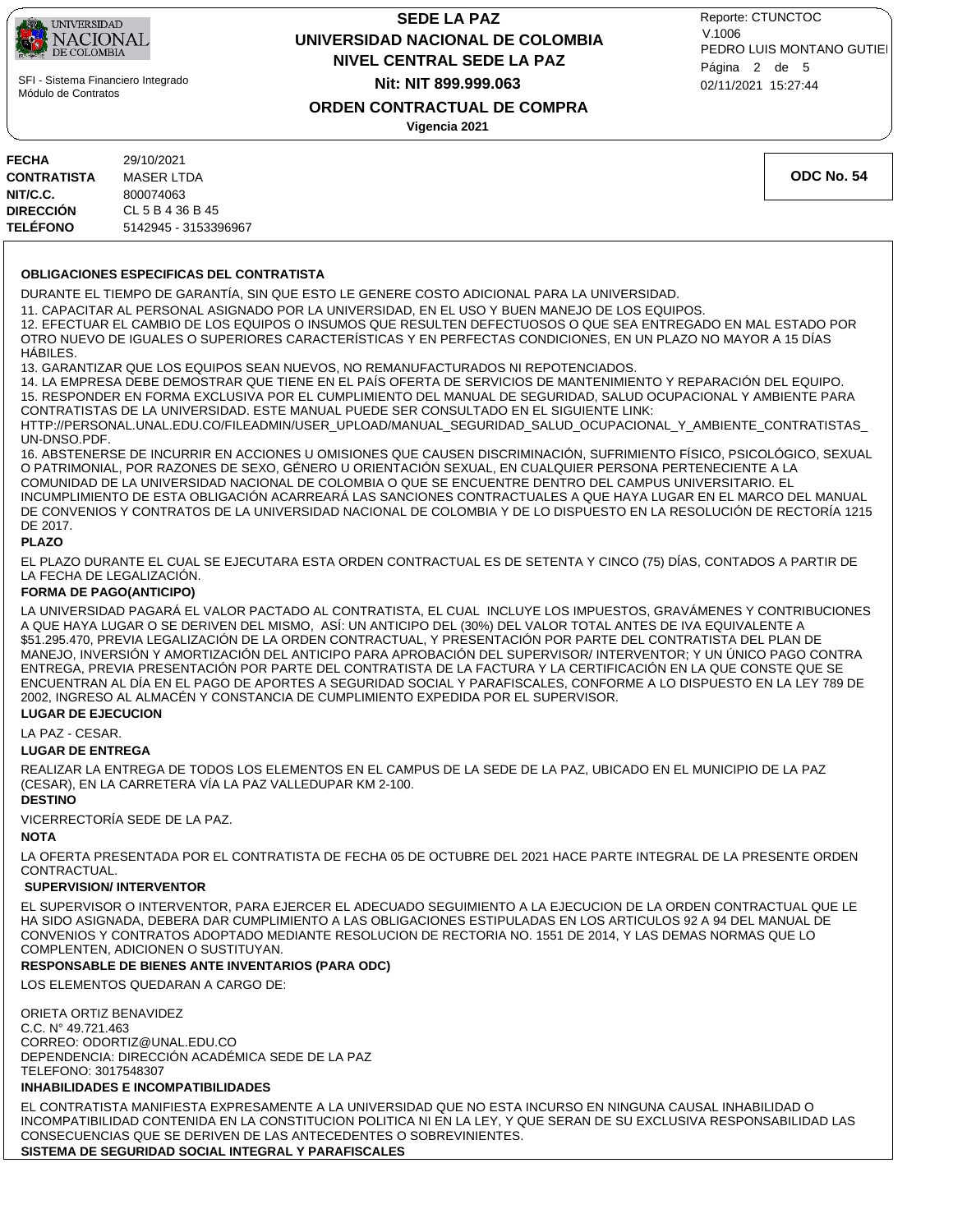

 SFI - Sistema Financiero Integrado Módulo de Contratos

## **NIVEL CENTRAL SEDE LA PAZ SEDE LA PAZ UNIVERSIDAD NACIONAL DE COLOMBIA Nit: NIT 899.999.063**

02/11/2021 15:27:44 PEDRO LUIS MONTANO GUTIEI Reporte: CTUNCTOC V.1006 Página 3 de 5

### **ORDEN CONTRACTUAL DE COMPRA**

**Vigencia 2021**

| FECHA              | 29/10/2021           |
|--------------------|----------------------|
| <b>CONTRATISTA</b> | MASER LTDA           |
| NIT/C.C.           | 800074063            |
| DIRECCIÓN          | CL 5 B 4 36 B 45     |
| TELÉFONO           | 5142945 - 3153396967 |
|                    |                      |

**ODC No. 54**

#### **SISTEMA DE SEGURIDAD SOCIAL INTEGRAL Y PARAFISCALES**

LAS PARTES SE COMPROMETEN A CUMPLIR LAS OBLIGACIONES ESTABLECIDAS EN EL ARTICULO 50 DE LA LEY 789 DE 2002, MODIFICADO POR LA LEY 828 DE 2003.

#### **PREVENCION DE VIOLENCIAS BASADAS EN GENERO O VIOLENCIA SEXUAL (CONTRATOS, OTROSIS)**

EL CONTRATISTA SE OBLIGA PARA CON LA UNIVERSIDAD A ABSTENERSE DE INCURRIR EN ACCIONES U OMISIONES QUE CAUSEN DISCRIMINACIÓN, SUFRIMIENTO FÍSICO, SICOLÓGICO, SEXUAL O PATRIMONIAL, POR RAZONES DE SEXO, GÉNERO U ORIENTACIÓN SEXUAL, EN CUALQUIER PERSONA PERTENECIENTE A LA COMUNIDAD DE LA UNIVERSIDAD NACIONAL DE COLOMBIA O QUE SE ENCUENTRE DENTRO DEL CAMPUS UNIVERSITARIO.

EL INCUMPLIMIENTO DE LA MENCIONADA CLAUSULA ACARREARÁ LAS SANCIONES CONTRACTUALES A QUE HAYA LUGAR EN EL MARCO DEL MANUAL DE CONVENIOS Y CONTRATOS DE LA UNIVERSIDAD NACIONAL DE COLOMBIA Y DE LO DISPUESTO EN LA RESOLUCIÓN DE RECTORÍA NO. 1215 DE 2017.

#### **SOLUCION DE CONTROVERSIAS CONTRACTUALES**

**AUTORIZACIÓN DE TRATAMIENTO DE DATOS PERSONALES (CONTRATOS, OTROSIS)** ANTES DE ACUDIR A LAS INSTANCIAS JUDICIALES, LAS PARTES BUSCARÁN RESOLVER CUALQUIER DIFERENCIA O DISCREPANCIA SURGIDA CON OCASIÓN DEL PRESENTE CONTRATO, DE FORMA ÁGIL, RÁPIDA Y DIRECTA, MEDIANTE LA APLICACIÓN DE LOS MECANISMOS ALTERNATIVOS DE SOLUCIÓN DE CONFLICTOS, TALES COMO LA CONCILIACIÓN, LA MEDIACIÓN O LA TRANSACCIÓN.

AUTORIZO DE MANERA EXPRESA E INEQUÍVOCA A LA UNIVERSIDAD NACIONAL DE COLOMBIA PARA QUE DÉ TRATAMIENTO SOBRE LA RECOLECCIÓN, ALMACENAMIENTO, USO, CIRCULACIÓN Y LA SUPRESIÓN DE LOS DATOS PERSONALES INDISPENSABLES, OPCIONALES Y SENSIBLES QUE SE HAYAN RECOLECTADO EN FECHAS ANTERIORES O QUE SE REQUIERAN EN UN FUTURO PARA EL DESARROLLO ADECUADO DE LA RELACIÓN ENTRE LAS PARTES DEL PRESENTE CONTRATO, AUTORIZO LA CESIÓN NACIONAL O TRANSFERENCIA INTERNACIONAL DE DATOS A: I) ENTIDADES PÚBLICAS O ADMINISTRATIVAS EN EJERCICIO DE SUS FUNCIONES LEGALES O POR ORDEN JUDICIAL; II) TERCEROS CON LOS CUALES LA UNIVERSIDAD HAYA CELEBRADO CONTRATOS, PARA LA REALIZACIÓN DE TAREAS TERCERIZADAS RELACIONADAS CON, O DERIVADAS DEL SERVICIO EDUCATIVO Y DEMÁS RELACIONADOS; III) TERCEROS PAÍSES, CUANDO SE REQUIERA PARA REALIZAR LOS FINES DE LA EDUCACIÓN BINACIONAL O PARA LA REALIZACIÓN DE ALGUNA ACTIVIDAD EDUCATIVA EN ESTOS TERCEROS PAÍSES O PARA EL DESARROLLO DE ACTIVIDADES DE MEJORAMIENTO DEL SERVICIO EDUCATIVO, AUTORIZO EL TRATAMIENTO DE LOS DATOS DE MENORES DE EDAD COMO REPRESENTANTE LEGAL DEL MENOR; AUTORIZO EL TRATAMIENTO DE DATOS SENSIBLES ENTRE OTROS EL USO DE SISTEMAS BIOMÉTRICOS Y VIDEO VIGILANCIA QUE PUEDE SER MONITOREADO SIN QUE ESTO IMPLIQUE VIOLACIÓN A SUS DERECHOS A LA INTIMIDAD Y DIGNIDAD; AUTORIZO AL TRATAMIENTO DE DATOS PRIVADOS COMO FOTOGRAFÍAS Y VIDEOS PARA QUE SEAN PUBLICADOS EN LA REDES SOCIALES Y DEMÁS FINALIDADES ESTABLECIDAS DENTRO DE NUESTRA POLÍTICA DE PROTECCIÓN DE DATOS PERSONALES, ASÍ COMO NO SE UTILIZARÁ EN NINGÚN CASO LOS DATOS PERSONALES PARA FINES DIFERENTES A LOS ESTIPULADOS EN NUESTRA POLÍTICA. CON MI FIRMA CERTIFICO CONOCER LA POLÍTICA DE PROTECCIÓN DE DATOS PERSONALES DEL RESPONSABLE DEL TRATAMIENTO Y LOS DERECHOS QUE ME ASISTEN EN MI CALIDAD DE TITULAR DE DATOS PERSONALES, ENTRE LOS QUE SE ENCUENTRAN LOS SIGUIENTES: I) CONOCER, ACTUALIZAR Y RECTIFICAR SUS DATOS PERSONALES II) SOLICITAR PRUEBA DE LA AUTORIZACIÓN OTORGADA, SALVO CUANDO LA LEY NO LO REQUIERA; III) PREVIA SOLICITUD, SER INFORMADO SOBRE EL USO QUE SE HA DADO A SUS DATOS PERSONALES, POR EL RESPONSABLE O QUIENES POR CUENTA DE ÉSTE REALICEN EL TRATAMIENTO DE SUS DATOS PERSONALES; IV) PRESENTAR ANTE LAS AUTORIDADES COMPETENTE QUEJAS POR VIOLACIONES AL RÉGIMEN LEGAL COLOMBIANO DE PROTECCIÓN DE DATOS PERSONALES; V) REVOCAR LA PRESENTE AUTORIZACIÓN Y/O SOLICITAR LA SUPRESIÓN DE SUS DATOS PERSONALES CUANDO LA AUTORIDAD COMPETENTE DETERMINE QUE EL RESPONSABLE INCURRIÓ EN CONDUCTAS CONTRARIAS A LA LEY Y A LA CONSTITUCIÓN, Y VI) ACCEDER EN FORMA GRATUITA A SUS DATOS PERSONALES QUE HAYAN SIDO OBJETO DE

### TRATAMIENTO. ESTOS LOS PUEDE EJERCER A TRAVÉS DE LOS CANALES DISPUESTOS Y DISPONIBLES EN WWW.UNAL.EDU.CO O E-MAIL: PROTECDATOS\_NA@UNAL.EDU.CO.

#### **CONFIDENCIALIDAD**

EL CONTRATISTA DEBERÁ MANTENER LA CONFIDENCIALIDAD SOBRE TODA LA INFORMACIÓN DE LA UNIVERSIDAD, QUE PUEDA CONOCER DURANTE EL DESARROLLO DE LA ORDEN CONTRACTUAL Y NO UTILIZARA´ INFORMACIÓN DE LA UNIVERSIDAD PARA LA PRESENTACIÓN DE SU PRODUCTO EN OTRAS ORGANIZACIONES. LA PROPIEDAD, TITULARIDAD Y RESERVA DE LOS DATOS E INFORMACIÓN ALMACENADA EN LOS REPOSITORIOS DE DATOS QUE SEAN GENERADOS Y/O UTILIZADOS POR EL CONTRATISTA PARA EL CUMPLIMIENTO DE LAS FUNCIONES CONTRACTUALES PACTADAS, PERTENECEN DE FORMA EXCLUSIVA A LA UNIVERSIDAD. EL CONTRATISTA SE COMPROMETE A RESPETARLA, RESERVARLA, NO COPIARLA Y A GUARDAR ABSOLUTA RESERVA SOBRE TODA LA INFORMACIÓN QUE CONOZCA POR SU ACTIVIDAD O QUE LE SEA DADA A CONOCER POR LA UNIVERSIDAD CON OCASIÓN DEL DESARROLLO DEL OBJETO DEL PRESENTE CONTRATO. PARA ASEGURAR EL CUMPLIMIENTO DE LA OBLIGACIÓN ESTIPULADA EN ESTA CLÁUSULA, EL CONTRATISTA SE OBLIGA A DEVOLVER DE INMEDIATO AL INTERVENTOR Y/O SUPERVISOR DESIGNADO POR LA UNIVERSIDAD, TODA LA INFORMACIÓN FACILITADA PARA LA PRESTACIÓN DEL OBJETO CONTRACTUAL, EN LA MEDIDA EN QUE YA NO RESULTE NECESARIA EN LA EJECUCIÓN DEL MISMO, ABSTENIÉNDOSE DE MANTENER COPIA PARCIAL O TOTAL DE LA INFORMACIÓN Y DOCUMENTOS OBTENIDOS O GENERADOS CON OCASIÓN DE LA RELACIÓN CONTRACTUAL AL VENCIMIENTO DEL PLAZO DE DURACIÓN. EN TODO CASO, SI EL CONTRATISTA UTILIZA LA INFORMACIÓN PARA SU PROPIO PROVECHO DISTINTO AL OBJETO CONTRACTUAL O PARA ENTREGARLA O DARLA A CONOCER A TERCEROS, DEBERÁ INDEMNIZAR A LA UNIVERSIDAD Y RESPONDER A LOS TERCEROS POR TODOS LOS PERJUICIOS OCASIONADOS, SIN MENOSCABO DE LAS ACCIONES LEGALES A QUE HAYA LUGAR. SI POR LA NATURALEZA DEL OBJETO CONTRACTUAL SE DEBE REALIZAR UNA TRANSFERENCIA O TRASMISIÓN INTERNACIONAL DE DATOS PERSONALES, ESTA SE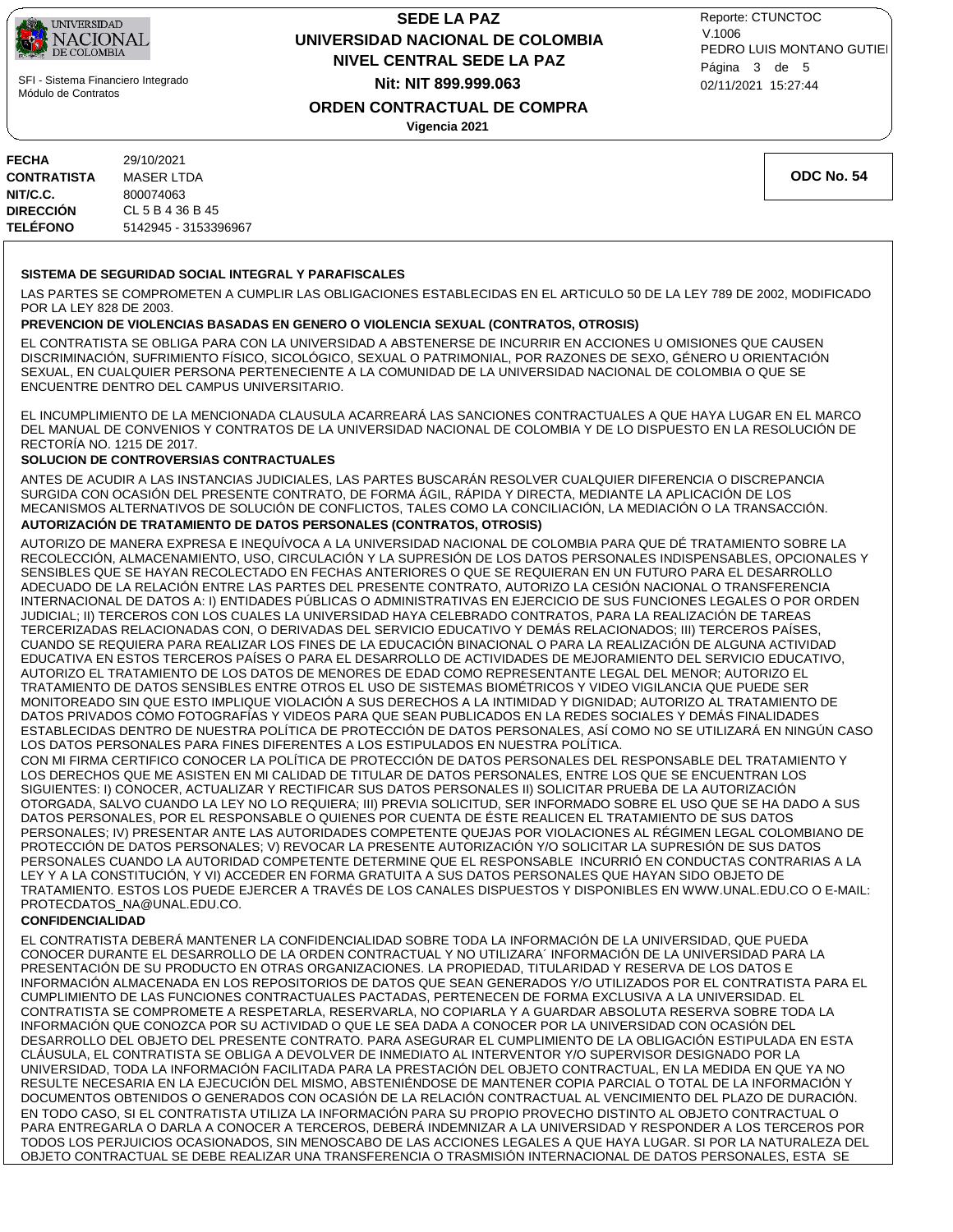

 SFI - Sistema Financiero Integrado Módulo de Contratos

## **ORDEN CONTRACTUAL DE COMPRA NIVEL CENTRAL SEDE LA PAZ SEDE LA PAZ UNIVERSIDAD NACIONAL DE COLOMBIA Nit: NIT 899.999.063**

**Vigencia 2021**

02/11/2021 15:27:44 PEDRO LUIS MONTANO GUTIEI Reporte: CTUNCTOC V.1006 Página 4 de 5

**FECHA** 29/10/2021 **CONTRATISTA** MASER LTDA **NIT/C.C.** 800074063 **DIRECCIÓN** CL 5 B 4 36 B 45 **TELÉFONO** 5142945 - 3153396967

**ODC No. 54**

#### **CONFIDENCIALIDAD**

REGIRÁ BAJO LA NORMATIVIDAD VIGENTE DE CADA PAÍS AL QUE SEA ENVIADA Y TRATADA LA INFORMACIÓN, EL ALCANCE DE ESTE COMPROMISO DE CONFIDENCIALIDAD SE EXTENDERÁ A EMPLEADOS Y/O TERCEROS INVOLUCRADOS EN LA EJECUCIÓN DEL PRESENTE CONTRATO Y SERÁ RESPONSABLE DE QUE ESTOS CUMPLAN CON EL MANEJO CONFIDENCIAL DE LA INFORMACIÓN Y DE ACUERDO A LA POLÍTICA DE DATOS PERSONALES DEL RESPONSABLE

#### **SUSPENSION**

**CESION**  EN CASO DE PRESENTARSE LA OCURRENCIA DE HECHOS AJENOS A LA VOLUNTAD DE LAS PARTES, CIRCUNSTANCIAS DE FUERZA MAYOR O CASO FORTUITO, INTERÉS Y CONVENIENCIA MUTUA E INTERÉS PÚBLICO, SE PODRÁ SUSPENDER TEMPORALMENTE LA EJECUCIÓN DEL CONTRATO, PARA LO CUAL EL SUPERVISOR O INTERVENTOR REMITIRÁ AL ORDENADOR DEL GASTO LA SOLICITUD CON UN INFORME QUE JUSTIFIQUE LA NECESIDAD DE SUSPENDER SU EJECUCIÓN Y EL PLAZO REQUERIDO. EL JEFE DE CONTRATACIÓN RECOMENDARÁ AL ORDENADOR DEL GASTO SOBRE LA ACEPTACIÓN DE LA SUSPENSIÓN DE LA EJECUCIÓN CONTRACTUAL.EL ORDENADOR DEL GASTO ACEPTARÁ LA SUSPENSIÓN DEL CONTRATO Y PROCEDERÁ A FIRMAR EL DOCUMENTO DE SUSPENSIÓN RESPECTIVA, REMITIÉNDOSE COPIA DE LA MISMA POR PARTE DEL SUPERVISOR O INTERVENTOR A LA COMPAÑÍA ASEGURADORA O BANCO GARANTE (EN CASO QUE APLIQUE). EL TÉRMINO DE LA SUSPENSIÓN DEBE SER DETERMINADO O DETERMINABLE Y PARA LA REINICIACIÓN DE LA EJECUCIÓN DE LA ORDEN CONTRACTUAL EN EL DOCUMENTO DE SUSPENSIÓN SE ESTIPULARÁ LA FECHA DE REINICIO.ES FUNCIÓN DEL SUPERVISOR O INTERVENTOR VERIFICAR QUE UNA VEZ REINICIADA LA EJECUCIÓN CONTRACTUAL EL CONTRATISTA AMPLÍE O PRORROGUE LA VIGENCIA DE LA GARANTÍA PACTADA EN LA ORDEN CONTRACTUAL, EN CASO QUE APLIQUE.

#### ES PROHIBIDO AL CONTRATISTA CEDER LA PRESENTE ORDEN CONTRACTUAL EN FORMA TOTAL O PARCIAL, SIN LA PREVIA AUTORIZACIÓN POR ESCRITO DEL ORDENADOR DEL GASTO DE LA UNIVERSIDAD.

#### **SUBCONTRATACION**

CUALQUIER SUBCONTRATACION QUE EL CONTRATISTA PRETENDA HACER PARA LA EJECUCION DE LA ORDEN CONTRACTUAL, DEBERA SER APROBADA PREVIAMENTE Y POR ESCRITO POR LA UNIVERSIDAD. EL CONTRATISTA SERA RESPONSABLE DEL CUMPLIMIENTO POR PARTE DE SUS SUBCONTRATISTAS, DE LAS EXIGENCIAS COMERCIALES, ECONOMICAS Y JURIDICAS ESTABLECIDAS POR LA UNIVERSIDAD, Y EN CONSECUENCIA SERA RESPONSABLE SOLIDARIAMENTE CON EL SUBCONTRATISTA POR LOS PERJUICIOS DE TODA INDOLE QUE LA UNIVERSIDAD, SUS CLIENTES O USUARIOS PUEDAN SUFRIR COMO CONSECUENCIA DE LA LABOR DEL SUBCONTRATISTA. LOS SUBCONTRATOS NO EXIMIRAN AL CONTRATISTA DE SUS RESPONSABILIDADES CONTRACTUALES NI LAS ATENUARA. LA UNIVERSIDAD NO ASUMIRA NINGUNA OBLIGACION DIRECTA O INDIRECTA CON EL SUBCONTRATISTA, NI ESTA EN LA OBLIGACION DE TENER NINGUN CONTACTO O ENTENDIMIENTO CON LOS SUBCONTRATISTAS, SIENDO EL CONTRATISTA EL DIRECTAMENTE OBLIGADO A RESPONDER ANTE LA UNIVERSIDAD POR LA ACTIVIDAD SUBCONTRATADA COMO SI EL FUERE EL DIRECTO EJECUTOR DE LA MISMA; EN LOS SUBCONTRATOS SE DEBERA CONSIGNAR EXPRESAMENTE ESTA CIRCUNSTANCIA. EN TODO CASO LA UNIVERSIDAD SE RESERVA EL DERECHO DE EXIGIRLE AL CONTRATISTA, DE SER PROCEDENTE, QUE REASUMA EL CUMPLIMIENTO DE LA OBLIGACION SUBCONTRATADA, O EL CAMBIO DEL SUBCONTRATISTA, SIN QUE SE DERIVE RESPONSABILIDAD DE NINGUNA CLASE PARA LA UNIVERSIDAD. EN TAL EVENTO, EL CONTRATISTA DEBERA PROCEDER DENTRO DE LOS QUINCE (15) DIAS CALENDARIOS SIGUIENTES A LA COMUNICACION DE LA UNIVERSIDAD.

#### **MULTAS**

EN CASO DE QUE EL CONTRATISTA INCURRA EN INCUMPLIMIENTO PARCIAL DE LAS OBLIGACIONES DERIVADAS DE LA PRESENTE ORDEN CONTRACTUAL, LA UNIVERSIDAD, MEDIANTE RESOLUCION MOTIVADA QUE PRESTARA MERITO EJECUTIVO, PODRA IMPONER MULTAS DIARIAS, A RAZÓN DEL 0,01% DEL VALOR CONTRACTUAL DE LA OBLIGACIÓN O PARTE INCUMPLIDA, MIENTRAS PERSISTA EL INCUMPLIMIENTO, SIN QUE SUMADAS SUPEREN EL 20% DEL VALOR DE LA ORDEN CONTRACTUAL O CONTRATO.

#### **CLAUSULA PENAL**

SE PACTA COMO CLÁUSULA PENAL PECUNIARIA LA SUMA EQUIVALENTE AL VEINTE POR CIENTO (20%) DEL VALOR TOTAL DEL CONTRATO, LA CUAL SE HARÁ EFECTIVA POR PARTE DE LA UNIVERSIDAD, EN CASO DE ATRASO O INCUMPLIMIENTO POR PARTE DEL CONTRATISTA DE CUALQUIERA DE LAS OBLIGACIONES SURGIDAS DEL PRESENTE CONTRATO. DICHA SUMA PODRÁ SER TOMADA DIRECTAMENTE DE LAS GARANTÍAS, O DE SER EL CASO, SE COBRARÁ POR JURISDICCIÓN COACTIVA.

#### **CADUCIDAD**

LA UNIVERSIDAD PODRA DAR POR TERMINADA UNA ORDEN CONTRACTUAL Y ORDENAR SU LIQUIDACION, EN AQUELLOS CASOS EN LOS CUALES ADVIERTA QUE HAY CLARAS EVIDENCIAS DE QUE EL CONTRATISTA ESTA INCUMPLIENDO CON LAS OBLIGACIONES CONTRACTUALES Y QUE ESTA CIRCUNSTANCIA AFECTA DE MANERA GRAVE Y DIRECTA LA EJECUCION DE LA MISMA, HASTA EL PUNTO DE CONSIDERAR QUE SE PUEDE PRESENTAR SU PARALISIS. LA DECLARATORIA DE CADUCIDAD SEA CONSTITUTIVA DEL SINIESTRO DE INCUMPLIMIENTO.

#### **GARANTIA**

EL CONTRATISTA CONSTITUIRA POR SU CUENTA Y A FAVOR DE LA UNIVERSIDAD NACIONAL DE COLOMBIA, UNA POLIZA DE SEGURO O GARANTIA QUE AMPARE LOS SIGUIENTES RIESGOS:

A) BUEN MANEJO Y CORRECTA INVERSION DEL ANTICIPO: EN CUANTÍA EQUIVALENTE AL CIEN POR CIENTO (100%) DEL MISMO Y CON VIGENCIA IGUAL AL PLAZO DE LA ORDEN CONTRACTUAL Y SEIS (6) MESES MÁS.

B) CUMPLIMIENTO DE LAS OBLIGACIONES ADQUIRIDAS: EN CUANTÍA MÍNIMA EQUIVALENTE AL VEINTE POR CIENTO (20%) DEL VALOR